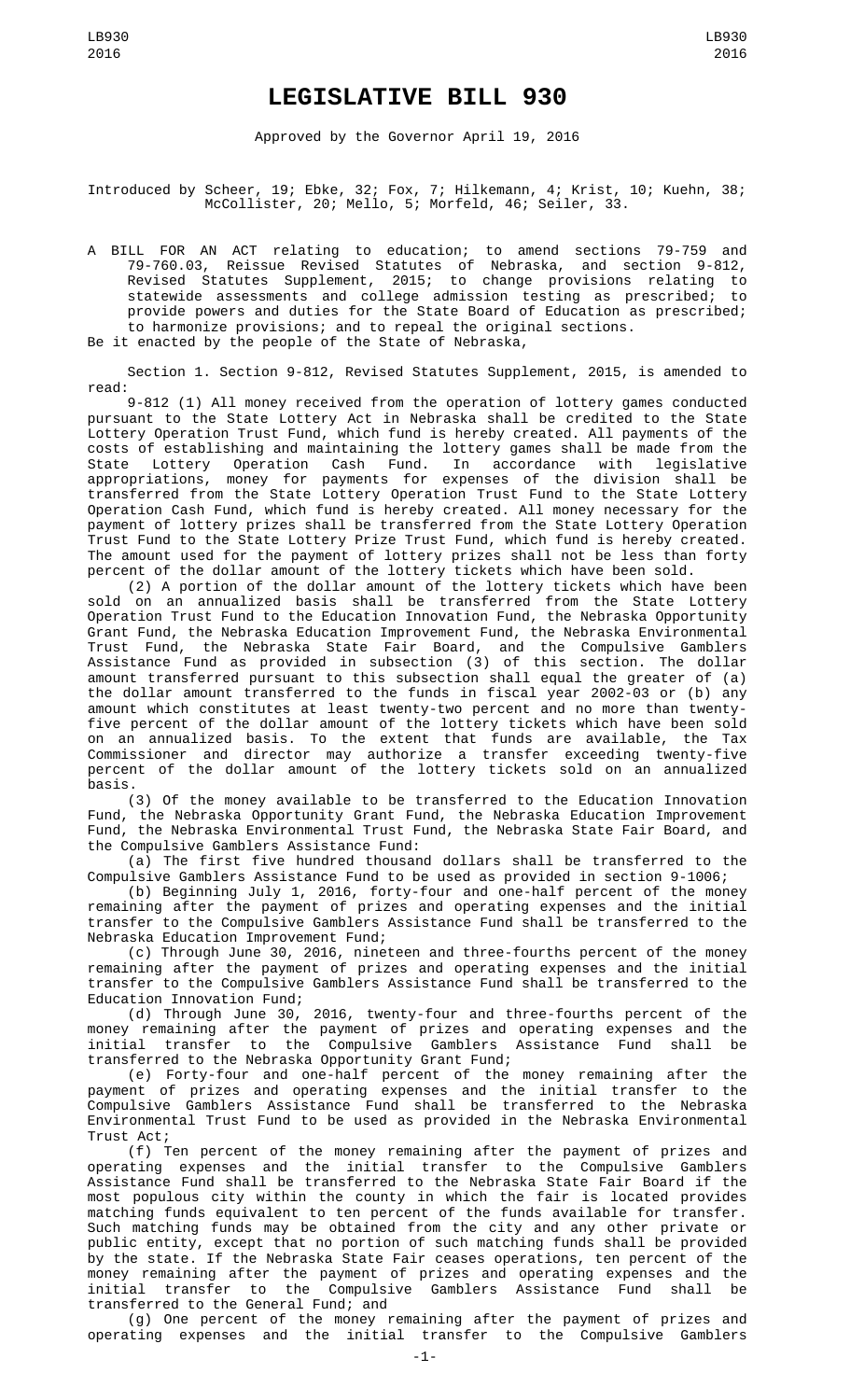Assistance Fund shall be transferred to the Compulsive Gamblers Assistance Fund to be used as provided in section 9-1006.

(4)(a) The Education Innovation Fund is created. At least seventy-five percent of the lottery proceeds allocated to the Education Innovation Fund

shall be available for disbursement.<br>(b) For fiscal year 2014-15, the Education Innovation Fund shall be allocated, after administrative expenses, as follows: (i) The first one million two hundred thousand dollars shall be transferred to the Excellence in Teaching Cash Fund to fund the Excellence in Teaching Act; (ii) the next allocation shall be distributed to local systems as grants for approved accelerated or differentiated curriculum programs for students identified as learners with high ability pursuant to section 79-1108.02 in an aggregated amount up to the amount distributed in the prior fiscal year for such purposes increased by the basic allowable growth rate pursuant to section 79-1025; (iii) the next one million eight hundred fifty thousand dollars shall be allocated to early childhood education grants awarded by the State Department of Education pursuant to section 79-1103; (iv) the next one million dollars shall be transferred to the Early Childhood Education Endowment Cash Fund for use pursuant to section 79-1104.02; (v) the next two hundred thousand dollars shall be used to provide grants to establish bridge programs pursuant to sections 79-1189 to 79-1195; (vi) the next ten thousand dollars shall be used to fund the Interstate Compact on Educational Opportunity for Military Children; (vii) the next two million dollars shall be allocated for distance education equipment and incentives pursuant to sections 79-1336 and 79-1337; (viii) the next one million dollars shall be transferred to the School District Reorganization Fund; (ix) up to the next one hundred forty-five thousand dollars shall be used by the State Department of Education to implement section 79-759; and (x) the next three hundred thirty-five thousand dollars shall be allocated to local systems as grants awarded by the State Department of Education to assist schools in evaluating and improving career education programs to align such programs with the state's economic and workforce needs. Except for funds transferred to the School District Reorganization Fund, the Early Childhood Education Endowment Cash Fund, or the department for early childhood education grants pursuant to section 79-1103, no funds received as allocations from the Education Innovation Fund pursuant to this subdivision may be obligated for payment to be made after June 30, 2016, and such funds received as transfers or allocations from the Education Innovation Fund that have not been used for their designated purpose as of such date shall be transferred to the Nebraska Education Improvement Fund on or before August 1, 2016.

(c) For fiscal year 2015-16, the Education Innovation Fund shall be allocated, after administrative expenses, as follows: (i) The first one million two hundred thousand dollars shall be transferred to the Excellence in Teaching Cash Fund to fund the Excellence in Teaching Act; (ii) the next allocation shall be distributed to local systems as grants for approved accelerated or differentiated curriculum programs for students identified as learners with high ability pursuant to section 79-1108.02 in an aggregated amount up to the amount distributed in the prior fiscal year for such purposes increased by the basic allowable growth rate pursuant to section 79-1025; (iii) the next one million nine hundred fifty thousand dollars shall be allocated to early childhood education grants awarded by the State Department of Education pursuant to section 79-1103; (iv) the next one million dollars shall be transferred to the Early Childhood Education Endowment Cash Fund for use pursuant to section 79-1104.02; (v) the next ten thousand dollars shall be used to fund the Interstate Compact on Educational Opportunity for Military Children; (vi) the next two million five hundred thousand dollars shall be allocated for distance education equipment and incentives pursuant to sections 79-1336 and 79-1337; (vii) the next one million dollars shall be transferred to the School District Reorganization Fund; (viii) up to the next one hundred forty-five thousand dollars shall be used by the State Department of Education to implement section 79-759; and (ix) of the amount remaining, (A) three million dollars shall be retained in the Education Innovation Fund to transfer to the Nebraska Education Improvement Fund on June 30, 2016, and (B) the remaining amount shall be allocated to local systems as grants awarded by the State Department of Education to assist schools in evaluating and improving career education programs to align such programs with the state's economic and workforce needs. Except for funds transferred to the School District Reorganization Fund, the Early Childhood Education Endowment Cash Fund, or the department for early childhood education grants pursuant to section 79-1103, no funds received as allocations from the Education Innovation Fund pursuant to this subdivision may be obligated for payment to be made after June 30, 2016, and such funds received as transfers or allocations from the Education Innovation Fund that have not been used for their designated purpose as of such date shall be transferred to the Nebraska Education Improvement Fund on or before August 1, 2016.

(d) The Education Innovation Fund terminates on June 30, 2016. Any money in the fund on such date shall be transferred to the Nebraska Education Improvement Fund on such date.

(5) The Nebraska Education Improvement Fund is created. The fund shall consist of money transferred pursuant to subsections (3) and (4) of this section, money transferred pursuant to section 85-1920, and any other funds appropriated by the Legislature. The fund shall be allocated, after actual and necessary administrative expenses, as provided in this section for fiscal years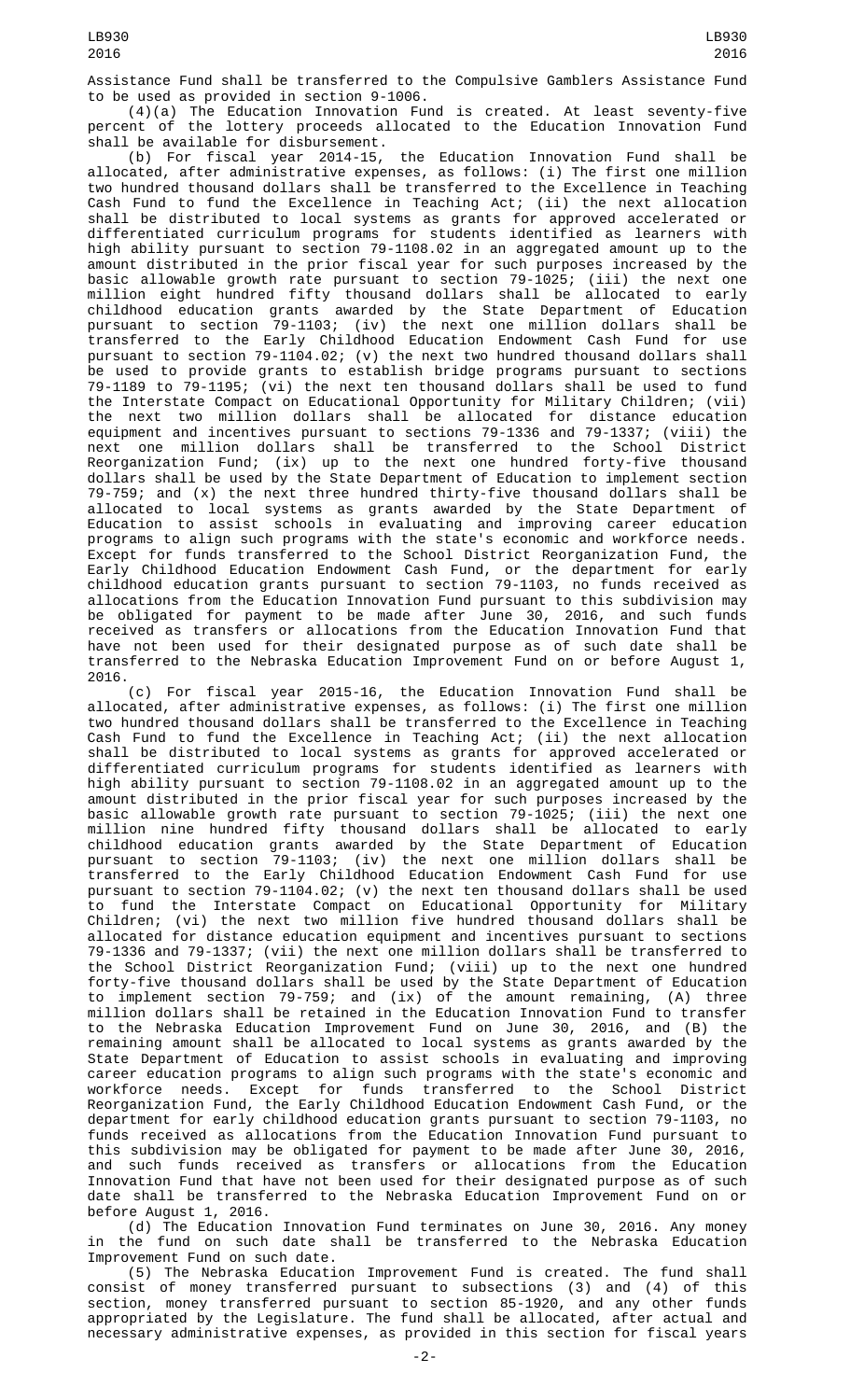2016-17 through 2020-21. A portion of each allocation may be retained by the agency to which the allocation is made or the agency administering the fund to which the allocation is made for actual and necessary expenses incurred by such agency for administration, evaluation, and technical assistance related to the purposes of the allocation, except that no amount of the allocation to the Nebraska Opportunity Grant Fund may be used for such purposes. On or before December 31, 2019, the Education Committee of the Legislature shall electronically submit recommendations to the Clerk of the Legislature regarding how the fund should be allocated to best advance the educational priorities of the state for the five-year period beginning with fiscal year 2021-22. For fiscal year 2016-17, an amount equal to ten percent of the revenue allocated to the Education Innovation Fund and to the Nebraska Opportunity Grant Fund for fiscal year 2015-16 shall be retained in the Nebraska Education Improvement Fund. For fiscal years 2017-18 through 2020-21, an amount equal to ten percent of the revenue received by the Nebraska Education Improvement Fund in the prior fiscal year shall be retained in the fund. For fiscal years 2016-17 through

2020-21, the remainder of the fund shall be allocated as follows: (a) One percent of the allocated funds to the Expanded Learning Opportunity Grant Fund to carry out the Expanded Learning Opportunity Grant Program Act;

(b) Seventeen percent of the allocated funds to the Department of Education Innovative Grant Fund <u>to be used (i) </u>for competitive innovation grants pursuant to section 79-1054<u> and (ii) for school fiscal year 2017-18, to</u> carry out the purposes of section 79-759;

(c) Nine percent of the allocated funds to the Community College Gap Assistance Program Fund to carry out the community college gap assistance program;

....,<br>(d) Eight percent of the allocated funds to the Excellence in Teaching Cash Fund to carry out the Excellence in Teaching Act;

(e) Sixty-two percent of the allocated funds to the Nebraska Opportunity Grant Fund to carry out the Nebraska Opportunity Grant Act in conjunction with appropriations from the General Fund; and

(f) Three percent of the allocated funds to fund distance education incentives pursuant to section 79-1337.

(6) Any money in the State Lottery Operation Trust Fund, the State Lottery Operation Cash Fund, the State Lottery Prize Trust Fund, the Nebraska Education Improvement Fund, or the Education Innovation Fund available for investment shall be invested by the state investment officer pursuant to the Nebraska Capital Expansion Act and the Nebraska State Funds Investment Act.

(7) Unclaimed prize money on a winning lottery ticket shall be retained for a period of time prescribed by rules and regulations. If no claim is made within such period, the prize money shall be used at the discretion of the Tax Commissioner for any of the purposes prescribed in this section.

Sec. 2. Section 79-759, Reissue Revised Statutes of Nebraska, is amended to read:<br>79-759

79-759 No later than the 2017-18 school year Beginning with the 2011-12 <del>school year</del>, the State Department of Education <u>shall administer</u> <del>may implement a</del> pilot project for the districtwide administration of a standard college admission test, selected by the State Board of Education, to students in the eleventh grade attending a public school in <u>the state in lieu of</u> <del>a</del> participating school district to determine if such test (1) would improve the college-going rate and career readiness of Nebraska students and (2) could be <del>utilized as</del> the assessment for the one grade in high school as required under section 79-760.03. The department shall pay the expenses of administering such college admission test and may use Participation by school districts in the pilot project shall be voluntary and shall be subject to the approval of the board. On or before September 1, 2012, and on or before September 1 each year thereafter through 2016, the department shall report to the Governor, the Clerk of the Legislature, and the chairperson of the Education Committee of the Legislature on the pilot project. The report submitted to the Clerk of the Legislature and the committee shall be submitted electronically. The project shall continue through school year 2015-16. The project shall be paid for with funds from the Nebraska Education Improvement Innovation Fund as provided in section 9-812.

Sec. 3. Section 79-760.03, Reissue Revised Statutes of Nebraska, amended to read:

79-760.03 (1) For school year 2009-10 and each school year thereafter, the State Board of Education shall implement a statewide system for the assessment of student learning and for reporting the performance of school districts and learning communities pursuant to this section. The assessment and reporting system shall measure student knowledge of subject matter materials covered by measurable academic content standards selected by the state board.

(2) The state board shall adopt a plan for an assessment and reporting system and implement and maintain the assessment and reporting system according to such plan. The plan shall be submitted annually to the State Department of Education, the Governor, the chairperson of the Education Committee of the Legislature, and the Clerk of the Legislature. The plan submitted to the committee and the Clerk of the Legislature shall be submitted electronically. The state board shall select grade levels for assessment and reporting required pursuant to subsections (4) through (7) of this section. The purposes of the system are to:

(a) Determine how well public schools are performing in terms of achievement of public school students related to the state academic content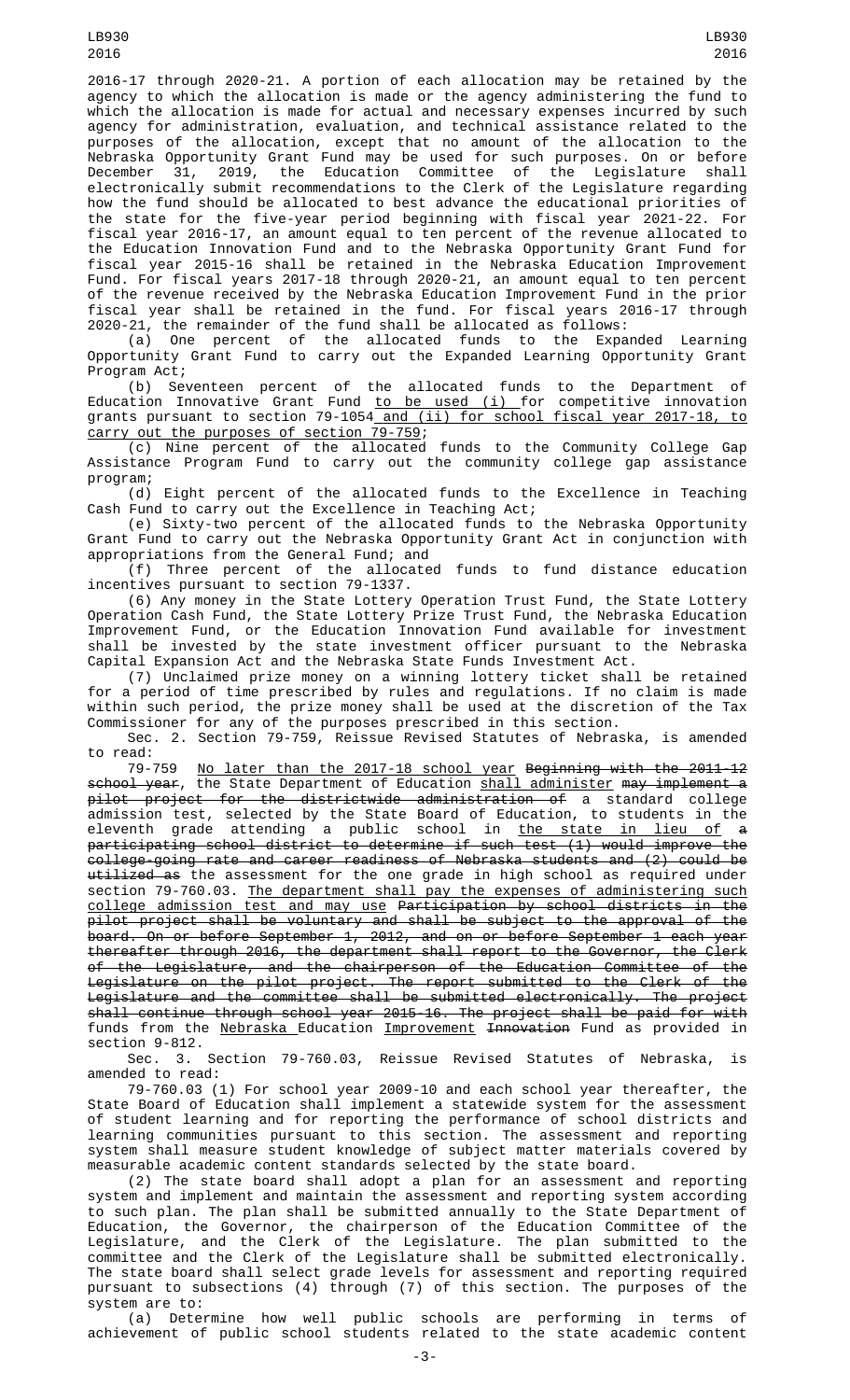standards;

(b) Report the performance of public schools based upon the results of state assessment instruments and national assessment instruments;

(c) Provide information for the public and policymakers on the performance of public schools; and

(d) Provide for the comparison among Nebraska public schools and the comparison of Nebraska public schools to public schools elsewhere.

(3) The Governor shall appoint a technical advisory committee to review <u>(a) </u>the statewide assessment plan<u>, (b)</u> <del>and</del> state assessment instruments<u>, and</u> (c) the accountability system developed under the Quality Education Accountability Act. The technical advisory committee shall consist of three nationally recognized experts in educational assessment and measurement, one administrator from a school in Nebraska, and one teacher from a school in Nebraska. The members shall serve terms of three years, except that two of the members shall be appointed for initial terms of two years. Any vacancy shall be filled by the Governor for the remainder of the term. One of the members shall be designated as chairperson by the Governor. Members shall be reimbursed for their actual and necessary expenses as provided in sections 81-1174 to 81-1177. The committee shall advise the Governor, the state board, and the State Department of Education on the development of statewide assessment instruments and the statewide assessment plan. The appointments to the committee shall be confirmed by the Legislature.

(4) Through school year 2016-17, the The state board shall prescribe a statewide assessment of writing that relies on writing samples in each of three grades selected by the state board. Each year at least one of the three selected grades shall participate in the statewide writing assessment with each selected grade level participating at least once every three years.

(5) For school year 2009-10 and for each school year thereafter, the state board shall prescribe a statewide assessment of reading. The statewide assessment of reading shall include assessment instruments for each of the grade levels three through eight and for one grade in high school and standards adopted by the state board pursuant to section 79-760.01.<u> For school year</u> 2017-18 and each school year thereafter, the statewide assessment of reading shall include a component of writing as determined by the state board.

(6) For no later than school year 2010-11 and for each school year thereafter, the state board shall prescribe a statewide assessment of mathematics. The statewide assessment of mathematics shall include assessment instruments for each of the grade levels three through eight and for one grade in high school and standards adopted by the state board pursuant to section 79-760.01. If no statewide assessment of mathematics is administered in school year 2009-10, school districts shall report mathematics assessment results in the same manner as such information was reported in school year 2008-09.

(7) For no later than school year 2011-12 and each school year thereafter, the state board shall prescribe a statewide assessment of science. The statewide assessment of science shall include assessment instruments for each of the grade levels selected by the state board and standards adopted by the state board pursuant to section 79-760.01. The grade levels shall include at least one grade in elementary school, one grade in middle school or junior high school, and one grade in high school.

(8) The department shall conduct studies to verify the technical quality of assessment instruments and demonstrate the comparability of assessment instrument results required by the act. The department shall annually report such findings to the Governor, the Legislature, and the state board. The report submitted to the Legislature shall be submitted electronically.

(9) The state board shall recommend national assessment instruments for the purpose of national comparison. Beginning with school year 2017-18, the state board shall select a national assessment instrument that is also used as a standard college admission test which shall be administered to students in the eleventh grade in every public high school in each school district. Each school district shall report individual student data for scores and sub-scores according to procedures established by the state board and the department pursuant to section 79-760.05.<br>(10) The aggregate results of

assessment instruments and national assessment instruments shall be reported by the district on a building basis to the public in that district, to the learning community coordinating council if such district is a member of a learning community, and to the department. Each learning community shall also report the aggregate results of any assessment instruments and national assessment instruments to the public in that learning community and to the department. The department shall report the aggregate results of any assessment instruments and national assessment instruments on a learning community, district, and building basis as part of the statewide assessment and reporting system.

(11)(a) The assessment and reporting plan shall:

(i) Provide for the confidentiality of the results of individual students; and

(ii) Include all public schools and all public school students.

(b) The state board shall adopt criteria for the inclusion of students with disabilities, students entering the school for the first time, and students with limited English proficiency.

The department may determine appropriate accommodations for the assessment of students with disabilities or any student receiving special education programs and services pursuant to section 79-1139. Alternate academic achievement standards in reading, mathematics, and science and alternate